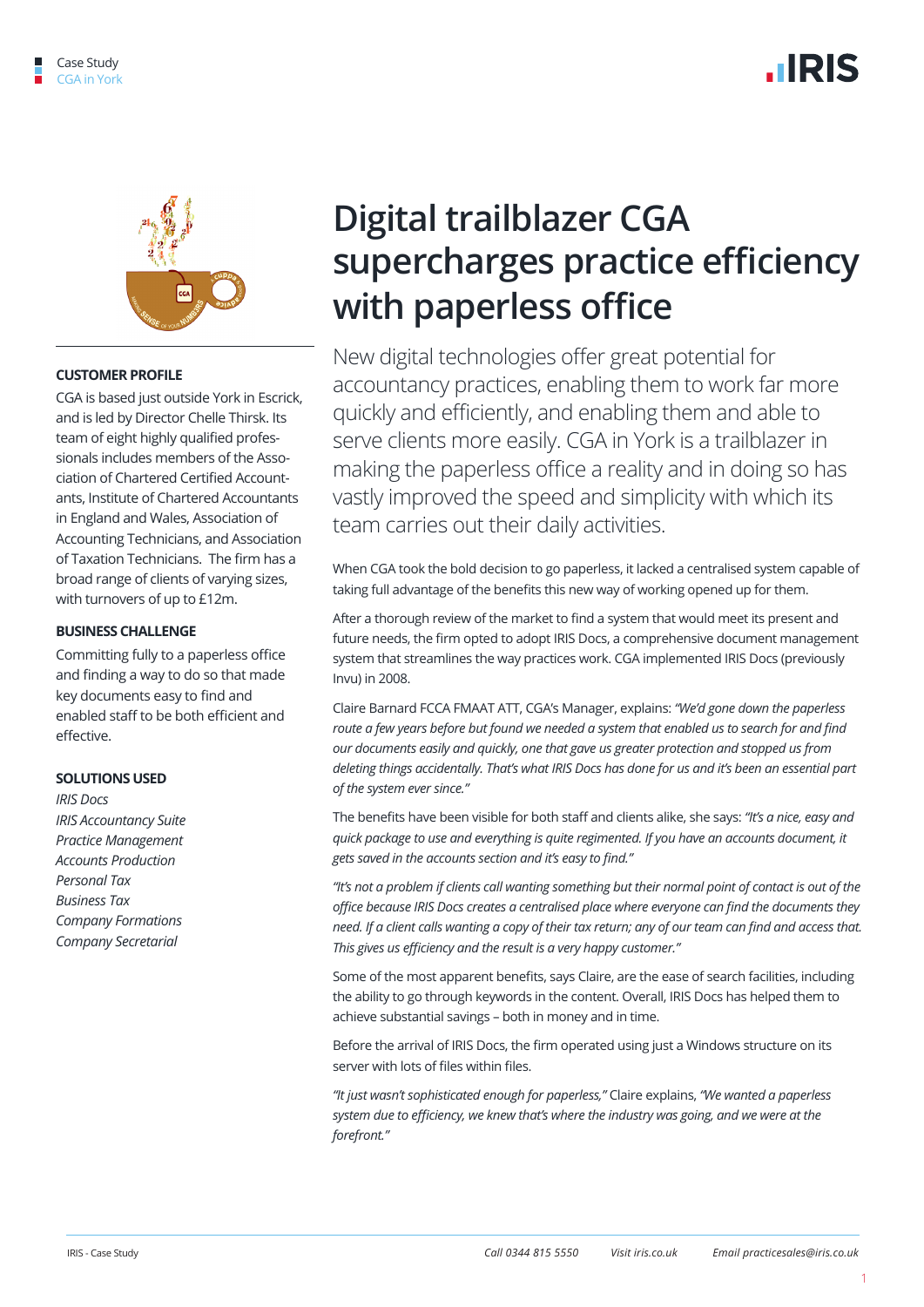



## Return on investment

IRIS Docs wasn't in place at the start of CGA's paperless journey, but Claire says it's clear how beneficial it would have been at the starting point.

*"If we'd had IRIS Docs from day one of going paperless, we would clearly have had a massive return on investment,"* she reflects.

*"By the time we discovered it and had it in place, we'd already spent a lot of time getting to where we were with the paperless goal. Having gone so far down the road with it, it was hard to justify spending the money but we needed it to have extra protection in place.* 

*"We liked the product and we believe we have had significant return on our investment because of how quickly it puts everything at our finger tips, speeds things up and makes everything so much more efficient."* 

*"Firms looking to go paperless can reap the benefits financially"*, she says.

*"For any new firms out there looking to go the route we have but who have not started yet, there's a huge amount of investment of time and IRIS Docs would definitely work for them and give them a big return on their investment."*

## Making GDPR much easier

One of the heaviest compliance burdens of recent times - GDPR - has been lightened significantly thanks to the centralised system that IRIS Docs provides.

 *"It's definitely been easier to comply with GDPR, we haven't had to worry, thanks to IRIS Docs,"* Claire reveals.

*"Without it we'd have had documents all over the server and not centralised. That certainly would have been more difficult."*

Compliance is greatly supported through the comprehensive audit trail that is always available.

IRIS Docs enables CGA to carry out simple searches that allow staff to see and retrieve every document related to a particular client, client, at the touch of a button, if and when they need to. It also facilitates searches between specific time periods.

*"So if there's information I need to delete, I can do that quite easily," Claire explains, with data protection compliance in mind.*

She adds: *"Our security is also tighter as we've got protection on the server, with passwords, and within our network. It's a secure system."*

## Getting staff on board

With a change culture at CGA, everyone adapts easily and quickly, and this was particularly so with IRIS Docs, especially as the benefits were so obvious so quickly.

*"Staff don't want to have to deal with something that's onerous, but IRIS Docs is the opposite,"* Claire declares.

IRIS Docs also means the practice is greener and uses less storage space, cutting out the need for filing cabinets and printing.

*"If we'd had IRIS Docs from day one of going paperless, we would clearly have had a massive return on investment."*